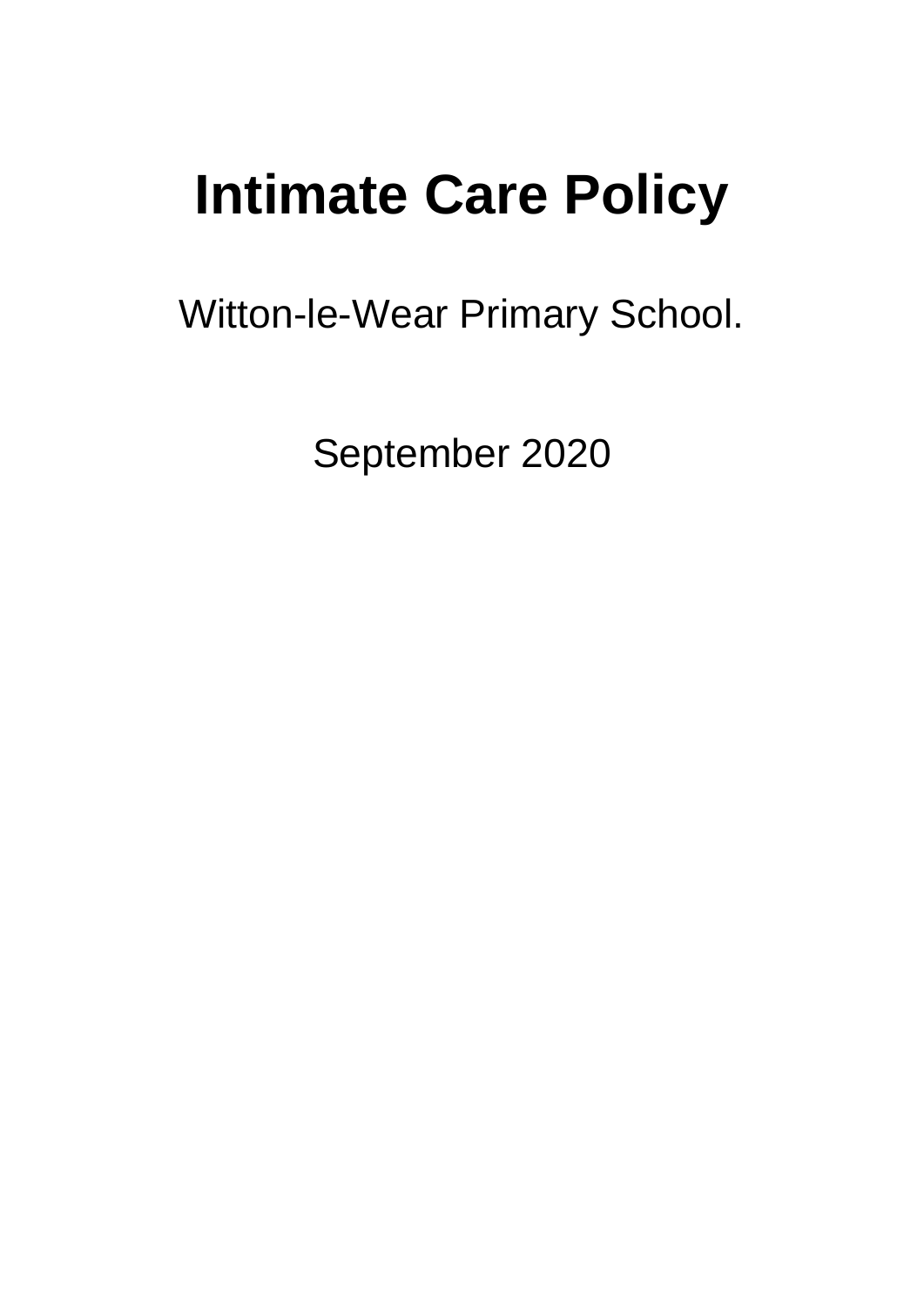### **1.0 INTRODUCTION**

- 1.1 Staff who work with young children or children/young people\* who have special needs realise that the issue of intimate care is a difficult one and will require staff to be respectful of children's needs.
- 1.2 Intimate care can be defined as care tasks of an intimate nature, associated with bodily functions, body products and personal hygiene which demand direct or indirect contact with or exposure of the genitals. Examples include care associated with continence and menstrual management as well as more ordinary tasks such as help with washing or bathing.
- 1.3 Children's dignity will be preserved and a high level of privacy, choice and control will be provided to them. Staff who provide intimate care to children have a high awareness of child protection issues. Staff behaviour is open to scrutiny and staff at Witton-le-Wear Primary School work in partnership with parents/carers to provide continuity of care to children/young people wherever and whenever possible.
- 1.4 Staff deliver a personal safety curriculum, as part of Personal, Social and Health Education, to all children as appropriate to their developmental level and degree of understanding. This work may be shared with parents who are encouraged to reinforce the personal safety messages within the home.
- 1.5 Witton-le-Wear Primary is committed to ensuring that all staff responsible for the intimate care of children will undertake their duties in a professional manner at all times. Witton-le-Wear Primary School recognises that there is a need to treat all children with respect when intimate care is given. No child should be attended to in a way that causes distress or pain.

### **2.0 OUR APPROACH TO BEST PRACTICE**

- 2.1 All children who require intimate care are treated respectfully at all times; the child's welfare and dignity is of paramount importance.
- 2.2 Staff who need to provide intimate care will be trained to do so as and where applicable and will be fully aware of best practice.
- 2.3 Staff will be supported to adapt their practice in relation to the needs of individual children taking into account developmental changes such as the onset of puberty and menstruation. Wherever possible staff who are involved in the intimate care of children/young people will not usually be involved with the delivery of sex and relationship education to their children/young people as an additional safeguard to both staff and children/young people involved.
- 2.4 There is careful communication with each child to discuss the child's needs and preferences. The child is aware of each procedure that is carried out and the reasons for it.
- 2.5 As a basic principle children will be supported to achieve the highest level of autonomy that is possible given their age and abilities. Staff will encourage each child to do as much for themselves as they can. This may mean, for example, giving the child responsibility for washing themselves.